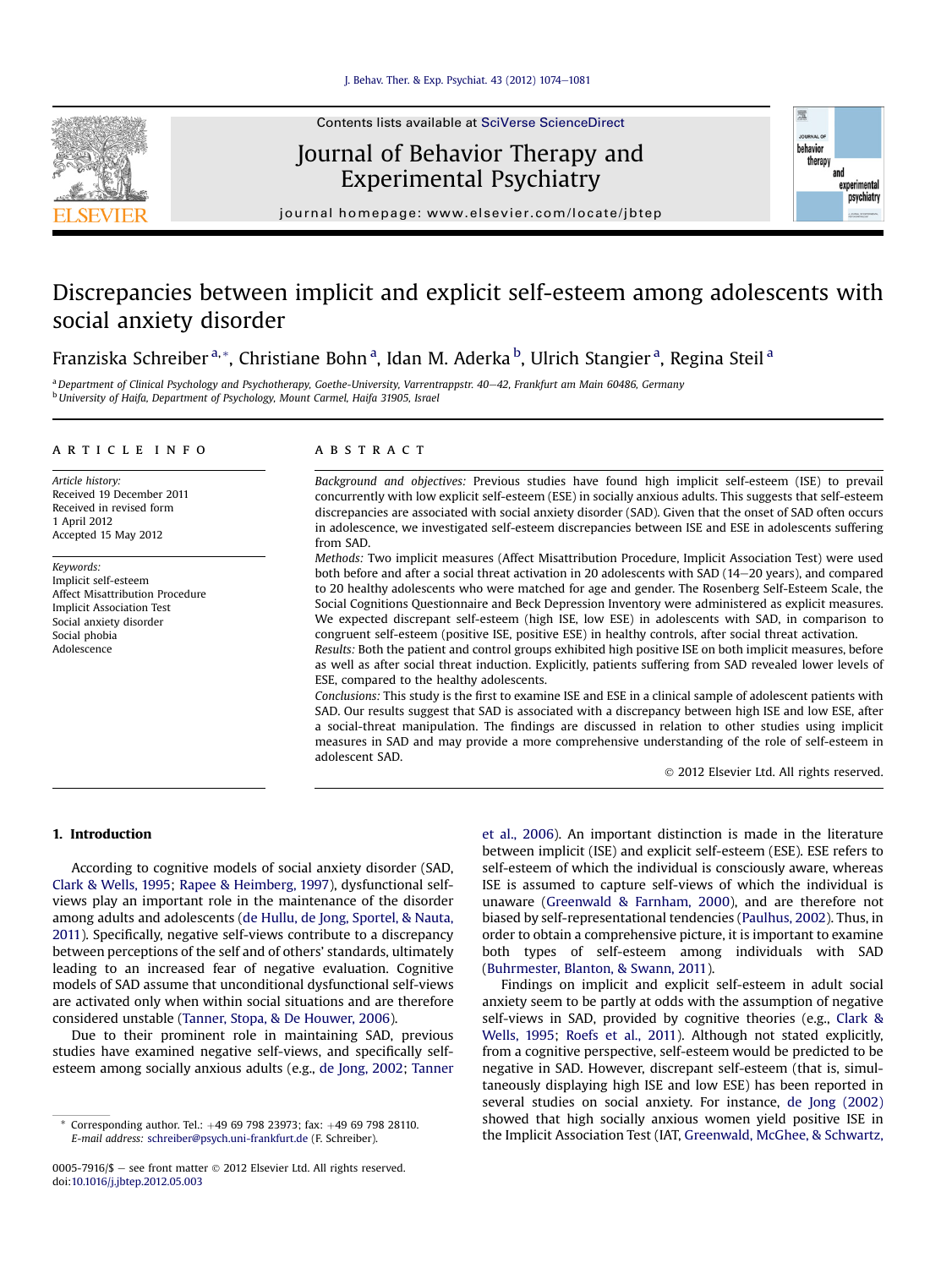1998), in contrast to negative ESE. Tanner et al. (2006) included a social threat activation (being told to give a speech) in order to investigate ISE in high and low socially anxious adults with the IAT, while controlling for depressive symptoms. The social threat activation was intended to activate negative self-views that are typical for social anxiety. Again, Tanner et al. found positive ISE in high socially anxious participants, which was less positive than that found in low socially anxious controls. Differences were found in ESE, which was significantly lower among high socially anxious individuals.

A possible explanation for the diverging findings of high ISE and low ESE in social anxiety pertains to current dual-process models of self-esteem (e.g., Bosson, Brown, Zeigler-Hill, & Swann, 2003; Strack & Deutsch, 2004). According to these models, ISE and ESE reflect distinct, but associated constructs. ESE refers to beliefs or reflective processes, whereas ISE is related to impulsive affectdriven associative processes (e.g., Strack & Deutsch, 2004). Thus, these distinct processes may lead to discrepancies between ISE and ESE. The two studies on self-esteem in adult social anxiety, as well as on self-esteem in other disorders (Cockerham, Stopa, Bell, & Gregg, 2009; De Raedt, Schacht, Franck, & De Houwer, 2006; Franck, De Raedt, & De Houwer, 2008), support the relationship between self-esteem discrepancies and psychopathology. For instance, an investigation by Vater, Schröder-Abé, Schütz, Lammers, and Roepke (2010) revealed that self-esteem discrepancies are related to symptom severity in borderline personality disorder. According to Schröder-Abé, Rudolph, and Schütz (2007), and Schröder-Abé, Rudolph, Wiesner, and Schütz (2007), the combination of simultaneously exhibiting high ISE and low ESE is termed damaged self-esteem.

Empirical evidence on discrepant or damaged self-esteem in adolescent social anxiety is sparse. This is surprising, since adolescence is a vulnerable period for the development of SAD (Wittchen & Fehm, 2003). Thus, examining the role of ISE and ESE within this age range should enhance our understanding of adolescent SAD. To our knowledge, only one analogue study has so far examined the role of negative self-esteem in socially anxious adolescents (de Jong, Sportel, de Hullu, & Nauta, 2011). In contrast to the self-esteem discrepancies found in the studies on adult social anxiety, this study reported a significant association between low ISE and social anxiety only for high socially anxious girls with very low levels of ESE. However, due to the nature of the sample, it remains unclear to what extent damaged self-esteem is related to adolescent SAD.

Previous studies of self-esteem in social anxiety have used analogue samples rather than clinical ones (e.g., Tanner et al., 2006). In the present study however, we examined a sample of adolescents suffering from SAD. In addition, prior studies administered only a single implicit measure of self-esteem, the IAT (Roefs et al., 2011). By contrast, we used a novel implicit paradigm (Affect Misattribution Procedure, AMP, Payne, Cheng, Govorun, & Stewart, 2005) in addition to the IAT. The AMP is a promising implicit measure, which relies on intuitive affective judgments that correspond to everyday decision-making (Witthöft, Basfeld, Steinhoff, & Gerlach, 2011). This makes it particularly suitable for assessing automatic affect-driven ISE in SAD. An additional advantage is that it does not require working memory load, which has been shown to inhibit negative emotional processing (Van Dillen & Koole, 2007; Witthöft et al., 2011).

In the present study, we used two implicit measures (AMP, IAT) and one explicit measure to examine self-esteem discrepancies after a social-threat-activation among adolescents both with SAD and without it, namely healthy adolescents. Since depression is a frequent comorbid condition in SAD among adolescents and young adults (Wittchen & Fehm, 2003), we controlled for depressive symptoms throughout all the analysis. Our central hypothesis was that adolescents with SAD would yield evidence of damaged self-esteem (high ISE, low ESE), compared to healthy controls, following the social threat activation. The latter would reveal a congruent self-esteem pattern (high ISE, high ESE). We also hypothesized that, after the activation of social threat, adolescents with SAD would display significantly lower ESE scores, in comparison to healthy controls. Finally, for adolescents with SAD, we expected the reactions on the AMP and IAT to correlate only weakly with explicit measures of self-esteem.

#### 2. Method

#### 2.1. Participants

#### 2.1.1. SAD group

Twenty adolescent patients suffering from SAD according to DSM-IV (American Psychiatric Association, 2000), were recruited in our specialized outpatient centre. They had been referred by their local psychiatrist or psychologist. DSM-IV diagnoses were established before study intake, by a trained and clinically experienced rater, using the Schedule for Affective Disorders and Schizophrenia for School-Age Children-present and lifetime version (K-SADS-PL; Kaufmann et al., 1997). SAD needed to be the primary diagnosis. The K-SADS-PL is a suitable semi-structured interview for assessing psychiatric disorders according to DSM-IV in children and adolescents (Ambrosini, 2000). The mean age of patients was  $M_{\text{age}} = 17.5$ years ( $SD = 2.09$ , range: 14-20, 13 women). Eight patients had a comorbid axis I disorder (25% other anxiety disorder, 75% mood disorder). Exclusion criteria were current psychotic disorder, substance-related disorders, post-traumatic stress disorder, suicidal ideation, psycho-pharmacological treatment, knowledge of the Chinese language (for explanation see measures) and absence of appropriate corrective eyesight.

#### 2.1.2. Control group

The control group participants ( $n = 20$ ) were recruited by means of local advertisements and notice boards and were matched to the SAD group for gender and age. They underwent K-SADS-PL interviews by the same trained and experienced clinical psychologist, to ensure that they did not suffer from any axis I disorder according to DSM-IV. Exclusion criteria for the healthy group were knowledge of Chinese language and absence of appropriate corrective eyesight.

#### 2.2. Implicit measures and explicit measures

### 2.2.1. Affect Misattribution Procedure (AMP  $-$  Payne et al., 2005)

The AMP is an implicit computer-based paradigm, in which subjects are exposed supraliminally to positive or negative primes. They are instructed to ignore the prime, but instead to rate the pleasantness of a following ambiguous target (a Chinese pictograph), without being influenced by the prior prime. It is suggested that participants misattribute their affective reaction from the prime to the Chinese character, despite the intention to ignore it (Oikawa, Aarts, & Oikawa, 2011; Payne, Hall, Cameron, & Bishara, 2010). Thus, following a positive (negative) prime, subjects will rate the character as more pleasant (unpleasant) than average. The dependent variable is the mean pleasantness rating of the pictographs for each prime type condition. The AMP is a widely used, valid and reliable task (internal consistencies Cronbach's  $\alpha = .86-.90$ ; Payne et al., 2005) for measuring implicit attitudes in psychopathology (e.g., Payne, Govorun, & Arbuckle, 2008; Payne, McClernon, & Dobbins, 2007; Witthöft et al., 2011).

For this study, the original AMP was adapted for the assessment of ISE. It consisted of nine exercise trials with neutral words and 24